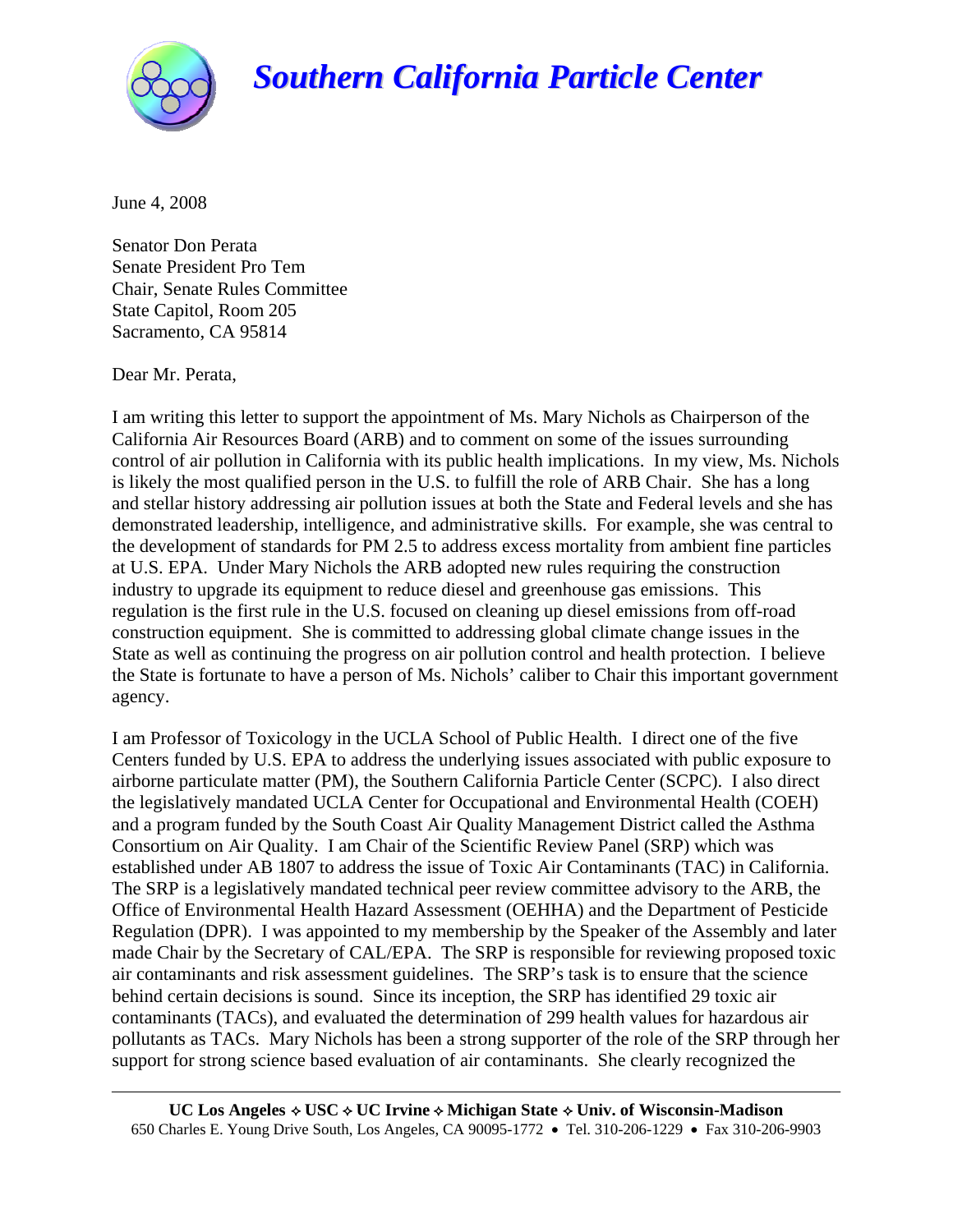importance of having prestigious scientists provide advice to the Agency to facilitate the peer review process of the SRP.

The role of the SRP within the context of AB 1807 is at times difficult and demanding because the determinations are at times controversial. For example, in my role as Chair of the SRP, I had the responsibility of providing leadership on the review of the documents prepared by the ARB and OEHHA on the determination of whether diesel particulate should be recommended to be listed as a TAC. The process of review was begun in 1989 and completed in 1998. The ARB and OEHHA documents had determined there was causal evidence that exposure to diesel particulate resulted in lung cancer based on human occupational epidemiological studies and therefore met the criteria for listing as a TAC.

Research work since 1998 has confirmed these original conclusions, for example, Garshick et al in a paper in *Environmental Health Perspectives* concluded: "Lung cancer mortality in workers (railroad workers) in diesel exposed jobs was elevated in this cohort……these results indicate that the association between diesel exhaust exposure and lung cancer is real." More recently, in a 2008 paper, Garshick et al. concluded: Trucking industry workers who have had regular exposure to vehicle exhaust from diesel and other types of vehicles on highways, city streets, and loading docks have an elevated risk of lung cancer with increasing years of work." In other words, the findings of the State scientists and the ARB have been confirmed several times since 1998. There are probably 40-50 studies now available to indicate the significant risk associated with exposure to diesel exhaust.

It is apparent that air pollution related to traffic (mobile source) emissions may be a key contributor to adverse health impacts. There is considerable evidence that traffic related pollution may have significant consequences throughout California. Booth and Shendell (2008) have reviewed the literature on potential health affects associated with residential proximity to freeways and primary roads and concluded: "Studies we reviewed consistently reported statistically significant associations between residential proximity to traffic and at least one of the following adverse health effects: increased prevalence and severity of symptoms of asthma and other respiratory diseases, diminished lung function, adverse birth outcomes, childhood cancer, and increased mortality risks." The Children's Health Study (CHS) conducted by investigators at the University of Southern California and funded by the ARB showed important consequences on lung growth in children. Finally, in a landmark study Jerrett et al. (2005) demonstrated increased relative risks from ischemic heart disease and lung cancer in Los Angeles with the finding being robust for expressway exposure.

The research conducted in the U.S. with particular emphasis on work carried out in California over the past decade since the recommendation of diesel particulate as a TAC has demonstrated that the health problems associated with air pollution are still a major factor in the lives of the population. There have been demonstrable improvements in the quality of the air compared to past decades, but we have identified new health endpoints with significant risks. A May 2008 ARB press release on premature deaths from particle pollution being higher than originally thought, quoted Ms. Nichols as saying: "Particle pollution is a silent killer. We must work even harder to cut these life-shortening emissions by further addressing pollution sources head-on."

Recently the ARB has developed a Goods Movement Emission Reduction Plan. This plan has unique importance in the addressing of potential health risks associated with the growth of goods movement in the LA Basin. I have never in my career seen a plan that was more thoroughly